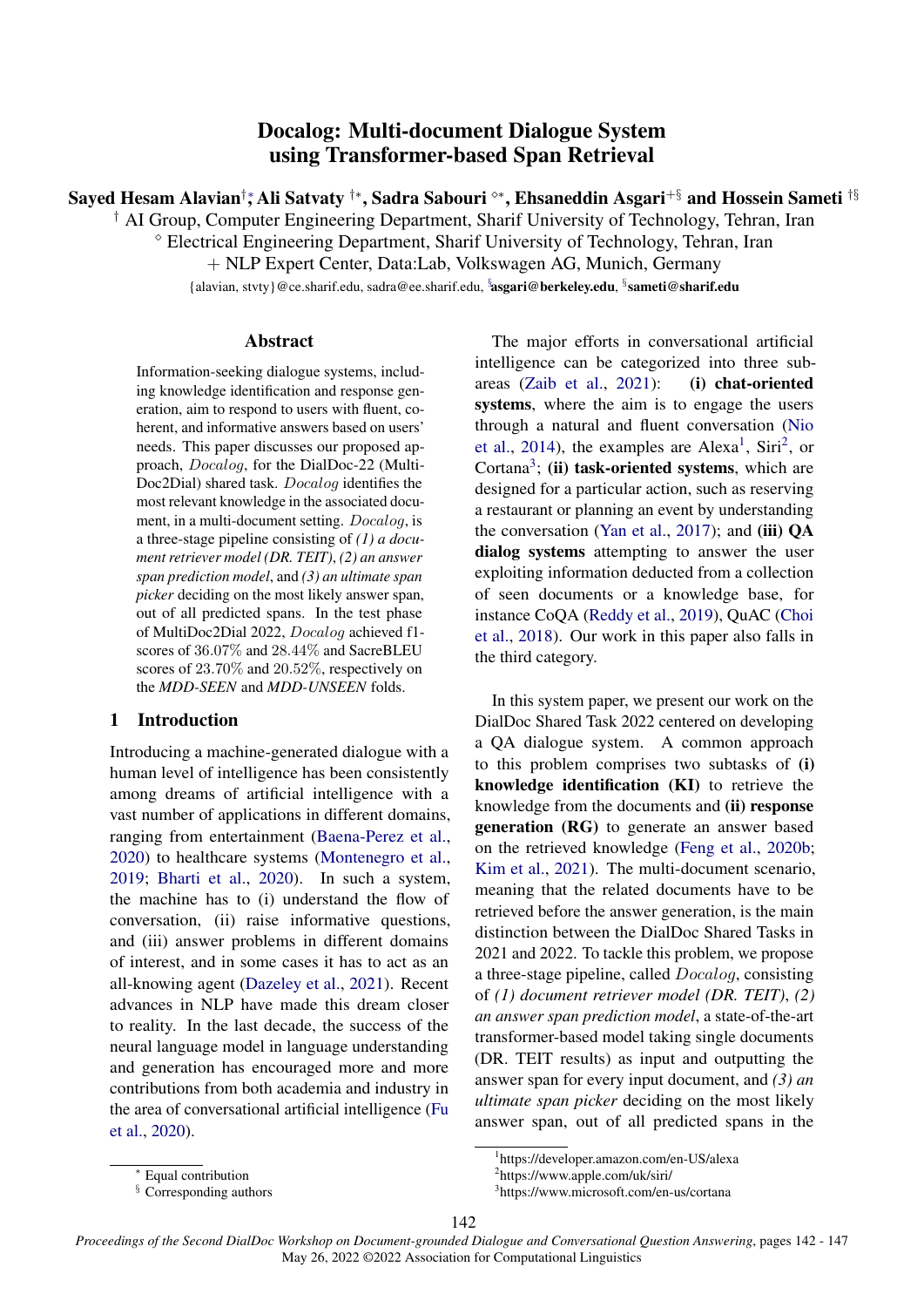step (2). In Multidoc2dial 2022 challenge, during the test phase, DocAlog achieved an f1-score of 36.07% and a SacreBLEU of 23.70% on the *MDD-SEEN*, and an f1-score of 28.44% and a SacreBLEU of 20.52% on the *MDD-UNSEEN*.

# 2 Related Work

The main focus of DialDoc shared tasks has been on developing task-oriented information-seeking dialogue systems, an important setting in the domain of conversational AI [\(Feng et al.,](#page-4-8) [2021\)](#page-4-8). Some of the performing models in this domain have been CAiRE [\(Xu et al.,](#page-5-2) [2021\)](#page-5-2), SCIRDT [\(Li](#page-4-9) [et al.,](#page-4-9) [2021\)](#page-4-9), and RWTH [\(Daheim et al.,](#page-4-10) [2021\)](#page-4-10). The proposed approaches of CAiRE and SCIRDT utilize additional data for the augmentation of pre-trained language models in span detection, and RWTH [\(Daheim et al.,](#page-4-10) [2021\)](#page-4-10) model uses neural retrievers for obtaining the most relevant document passages.

In a broader context, the major work in document-grounded dialogue modeling can be divided into the following categories: (i) QA in an unstructured content, e.g., CoQA [\(Reddy et al.,](#page-4-4) [2019\)](#page-4-4), QuAC [\(Choi et al.,](#page-4-5) [2018\)](#page-4-5), ShARC [\(Saeidi](#page-4-11) [et al.,](#page-4-11) [2018\)](#page-4-11), DoQA [\(Campos et al.,](#page-3-2) [2020\)](#page-3-2), and Doc2Dial [\(Feng et al.,](#page-4-6) [2020b\)](#page-4-6) (ii) QA in a semi-structured content, such as tables or lists, e.g., SQA [\(Iyyer et al.,](#page-4-12) [2017\)](#page-4-12), and HybridQA [\(Chen](#page-4-13) [et al.,](#page-4-13) [2020\)](#page-4-13) and thirdly (iii) QA in a multimedia content (images and videos with associated textual descriptions), e.g., RecipeQA [\(Yagcioglu et al.,](#page-5-3) [2018\)](#page-5-3), PsTuts-VQA [\(Colas et al.,](#page-4-14) [2020\)](#page-4-14), and MIMOQA [\(Singh et al.,](#page-5-4) [2021\)](#page-5-4).

#### 3 Materials and Models

#### 3.1 MultiDoc2Dial Shared Task Dataset

Training material used in this shared task is derived from the MultiDoc2Dial, a new dataset constructed based on Doc2Dial dataset V1.0.1 [\(Feng et al.,](#page-4-6) [2020b\)](#page-4-6). It contains a collection of documents and conversations exchanged between the user(s) and an agent grounded in the associated documents.

#### 3.2 Model

The three-stage workflow of Docalog is depicted in Figure [1.](#page-2-0) Firstly, *DR. TEIT* predicts the N

best documents based on the user input  $(q_t)$ , and a query history of the respective user  $(q_{1:(t-1)})$ . Afterward, the span prediction model finds matching spans for a given query for each of the N best documents in the step before. Eventually, the ultimate span picker selects the most related span among predicted spans using a combination of the cosine similarity between the query and the span embeddings, as well as char-level *TF-IDF*-based cosine similarity between the query and the span vectors.

#### 3.2.1 Document Retriever

In our retrieval model to encode the texts, we use a pre-trained language-agnostic BERT sentence embedding (LaBSE) [\(Feng et al.,](#page-4-15) [2020a\)](#page-4-15). One of our contributions here is to include the dialogue history in our document retriever model. We also found that the title tokens and their synonyms are extremely useful in document-changing dialogues, i.e., questions changing the context document during the conversation.

Our document retriever model, Document Retriever with Title Embedding and IDF on Texts (DR. TEIT), uses two scoring measures and aggregates them through a hyper-parameter in a convex combination (Eq. [1\)](#page-1-0).

<span id="page-1-0"></span>
$$
\lambda S_{TE} + (1 - \lambda) S_{TI}, \tag{1}
$$

where  $S_{TE}$  is the title embedding based on the similarity between the sequence of query and the history  $(q_{1..t})$  and the document titles.  $S_{TI}$  is a character n-gram  $(2 \leq n \leq 8)$  similarity score calculated between the aggregation of the query and the history  $(q_{1..t})$  and the document texts using TF-IDF-based cosine similarity (Figure [1-](#page-2-0)c).

#### 3.2.2 Span Predictor

Our span predictor is a RoBERTa language model [\(Zhuang et al.,](#page-5-5) [2021\)](#page-5-5) fine-tuned to predict the start and the end positions of the answer span, similar to CAiRE [\(Xu et al.,](#page-5-2) [2021\)](#page-5-2), one of the best performing models in DialDoc-2021. To model the history of questions, we append the last two history turns to the current question, as also proposed in [\(Ohsugi et al.,](#page-4-16) [2019\)](#page-4-16), and feed it to the model as part of the current question.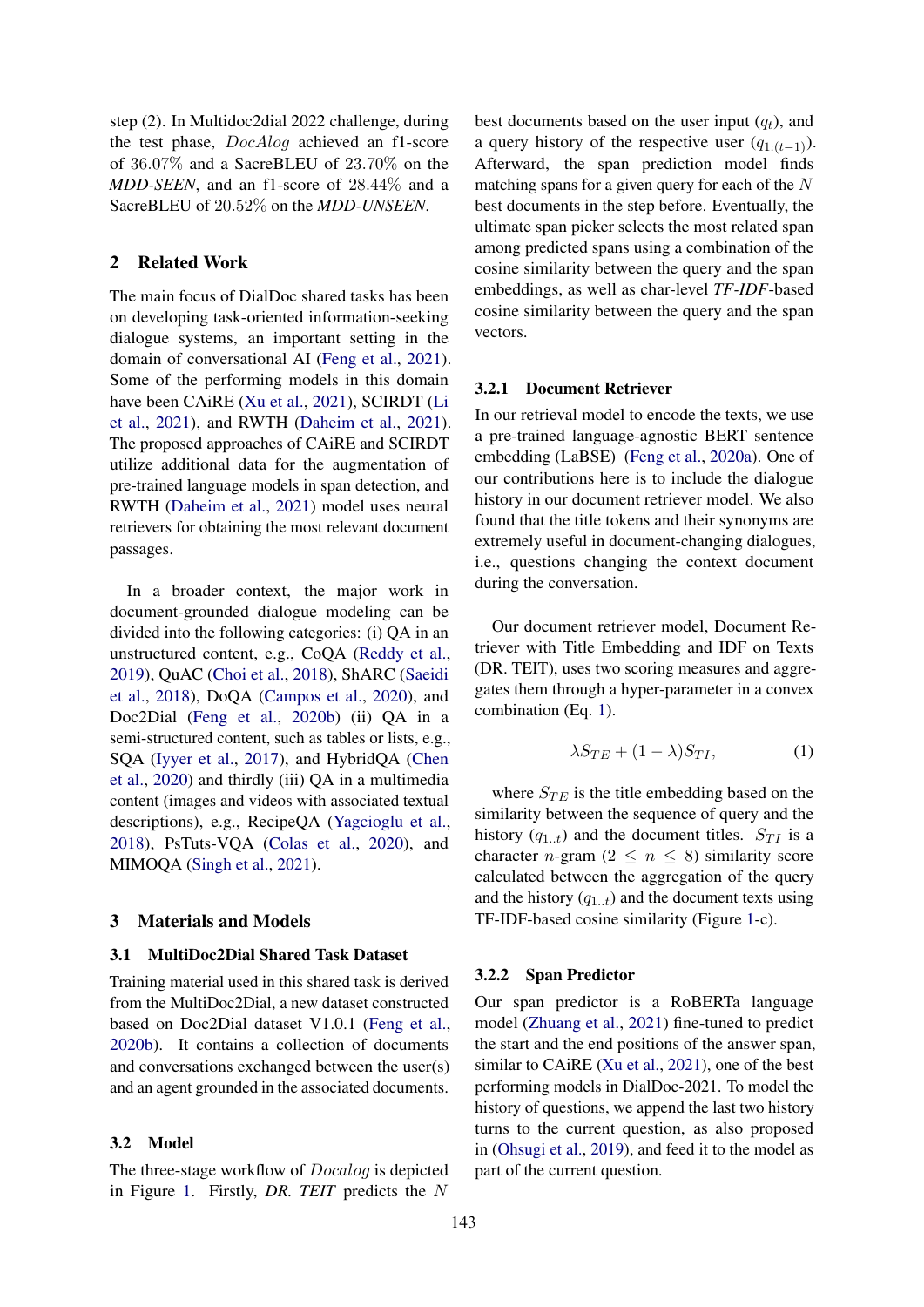<span id="page-2-0"></span>

Figure 1: *Docalog* **model architecture and the overview diagram**: a) a standalone answer span prediction model. b) our three-stage model consists of (i) Dr. TEIT retriever model connected to the (ii) the span prediction model, and (iii) an aggregator which works as an ultimate span-picker deciding on the most likely span of the answer, out of all predicted spans. c) A detailed view of Dr. TEIT, the retriever architecture.

Prior to training our model on the DialDoc 2022 dataset, to gain more global knowledge in question answering, the span predictor of Docalog undergoes a pre-training phase on several CQA datasets such as CoQA [\(Reddy et al.,](#page-4-4) [2019\)](#page-4-4), QuAC [\(Choi et al.,](#page-4-5) [2018\)](#page-4-5), DoQA [\(Campos et al.,](#page-3-2) [2020\)](#page-3-2), and Doc2Dial [\(Feng et al.,](#page-4-6) [2020b\)](#page-4-6). Next, we fine-tune this model on the MultiDoc2Dial dataset using the grounding documents for each question. In this fine-tuning stage, we consider the task as a single-document question answering task. Therefore, at each training step, we only feed the model with the grounding document. The reason behind having a standalone span prediction model is to prevent the propagation of the retrieval error in the training phase.

#### 3.2.3 Ultimate Span Picker

As discussed, the span detector provides the mostlikely spans for each of the N best documents by the retriever. Since the answer-span probabilities are not comparable across documents, we need to rank the top- $N$  identified spans searching for the ultimate answer. Therefore, similar to our document retriever, we use a convex combination between the embedding-based and character-level-based cosine similarities of the query and the detected spans through a hyper-parameter  $\alpha$  that can be tuned on a validation set:

$$
\alpha S_{SE} + (1 - \alpha) S_{SI}, \tag{2}
$$

where  $S_{SE}$  is the span embedding similarity and SSI is character-level *TF-IDF* similarity.

To summarize the workflow of Docalog, (1) a document retriever model using both embedding and character-level information retrieves the N most relevant documents to the current question. Based on the validation data we choose the hyper-parameter  $N$  in a way that we ensure selecting the answer document. (2) Using a trained span detector model, for each  $N$  document we detect the answer spans. (3) We use another document retriever model, this time to select the best-detected span, and the ultimate answer to the question is the post-processed version of this final span.

#### 3.2.4 Experimental Settings

For the span prediction, we use a large RoBERTa language model  $<sup>4</sup>$  $<sup>4</sup>$  $<sup>4</sup>$  [\(Liu et al.,](#page-4-17) [2019\)](#page-4-17). During the</sup> training and the prediction phase, we feed the

<span id="page-2-1"></span><sup>4</sup> https://github.com/huggingface/transformers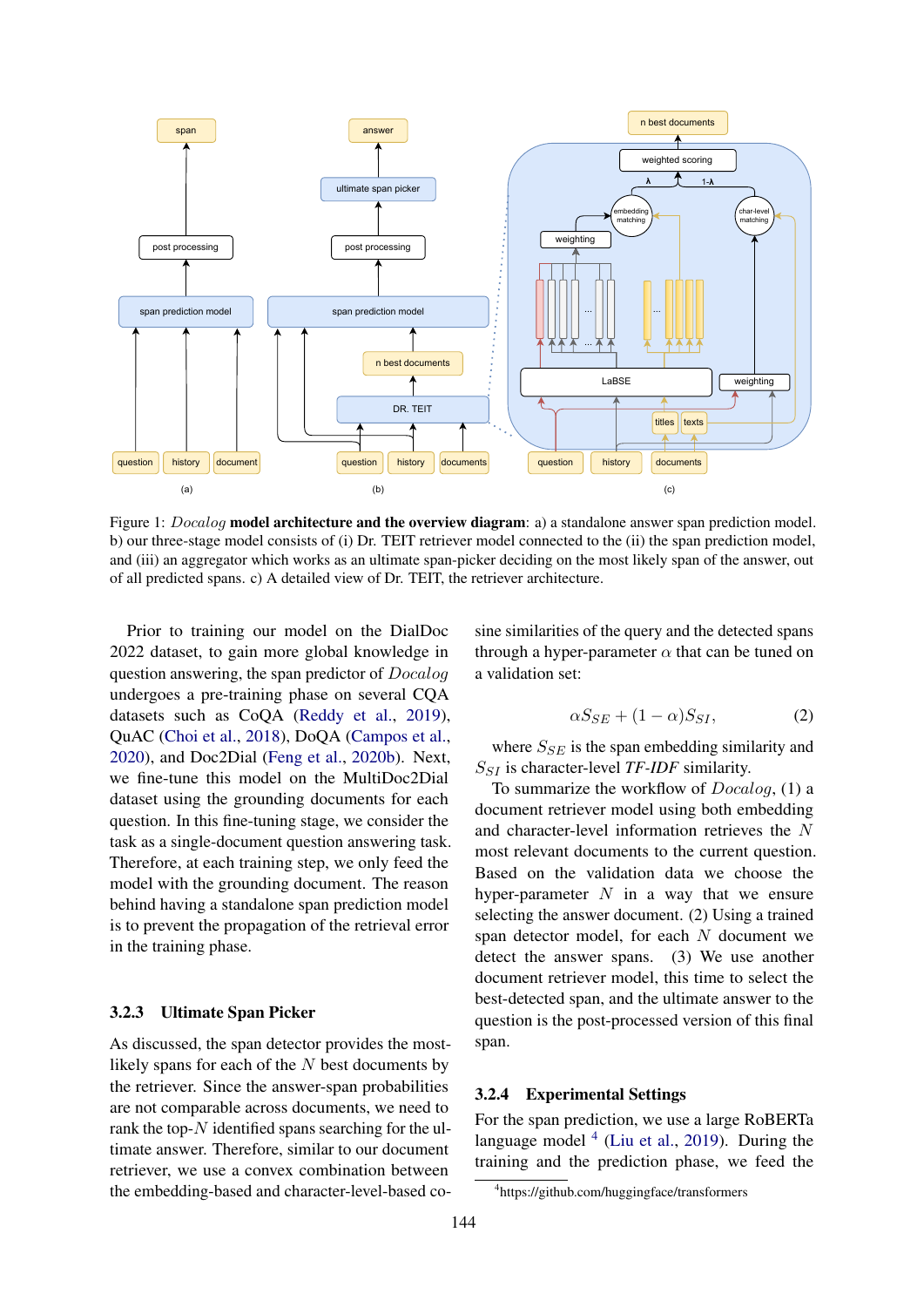<span id="page-3-4"></span>

| Phase                    | Model     | $F1_U$    | <b>SacreBLEU</b> | <b>METEOR</b> | RougeL    | $F1_G$    | $EM_G$   |
|--------------------------|-----------|-----------|------------------|---------------|-----------|-----------|----------|
| MDD-SEEN (Dev)           | baseline  | 36.23%    | 21.41%           | 34.16%        | 34.01%    | 44.90%    | 28.64%   |
|                          | Docalog@1 | 36.84%    | 21.80%           | 36.67%        | 34.44%    | 49.18%    | 36.18%   |
|                          | Docalog@2 | 34.99%    | 23.30%           | 33.81\%       | 32.89%    | 46.62%    | $35.1\%$ |
|                          | Docalog@3 | 35.19%    | 22.73 %          | 35.20%        | 33.56%    | 48.39%    | 35.67%   |
| MDD-UNSEEN (Dev)         | baseline  | 18.66%    | 5.99%            | 16.40%        | 16.95%    |           |          |
|                          | Docalog@1 | $26.12\%$ | $17.72\%$        | $25.52\%$     | $24.47\%$ | 33.36%    | 13.42%   |
|                          | Docalog@2 | 24.75%    | 15.07%           | 24.59%        | 22.76%    | 29.64%    | 9.59%    |
|                          | Docalog@3 | 22.37%    | 14.21%           | 23.68%        | 21.02%    | 25.31%    | $7.75\%$ |
| <b>MDD-SEEN</b> (Test)   | baseline  | 35.85%    | 22.26%           | 34.28%        | 33.82%    |           |          |
|                          | Docalog@1 | 36.07%    | 23.70%           | 35.67%        | 34.44%    | 48.11%    | 34.19%   |
|                          | Docalog@2 | 33.41\%   | 20.30%           | 33.52%        | 31.74%    | 44.11%    | 29.34%   |
|                          | Docalog@3 | 29.90%    | 16.81%           | 30.25%        | 28.13%    | 39.33%    | 24.50%   |
| <b>MDD-UNSEEN</b> (Test) | baseline  | 19.26%    | 6.32%            | 16.77%        | 17.16%    |           |          |
|                          | Docalog@1 | 28.44%    | 20.52%           | 27.54%        | $26.57\%$ | $35.41\%$ | 15.87%   |
|                          | Docalog@2 | 28.43%    | 20.51%           | 27.54%        | 26.57%    | 35.41\%   | 15.87%   |
|                          | Docalog@3 | 28.40%    | 20.51%           | 27.54%        | 26.57%    | 35.41\%   | 15.87%   |

Table 1: *Docalog* **results on Multidoc2dial 2022 challenge.** Docalog@k indicates our method when working on the best k documents retrieved by the document retriever for the span detection and providing the final answer.

documents to the model with a stride size of 128 tokens. We pre-train our span-prediction model for 1 epoch on the CQA datasets and then fine-tuning was done on the MultiDoc2Dial dataset for 3 epochs. Our pre-training lasted around 13 hours and our fine-tuning step 15 hours, both of which were processed on a GeForce RTX 3070 GPU with 12GB memory.

Availablity: Our implementation of Docalog is available at github  $5$ .

## 4 Results

Document Retriever: in our experiments, Dr. TEIT achieved a Precision@5 of 86% and a Mean Reciprocal Rank (MRR) of 0.72 indicating that on average, the hit is among the first two retrieved documents and it would be more than sufficient to take top-5 documents to the next step, i.e., span detection.

Docalog Results: In our final model, we combine DR. TEIT, as the retriever with our span predictor model. The comprehensive report of Docalog is provided in Table [1.](#page-3-4) We obtained the best F1 score of 36.07% with Docalog@1, suggesting that the ultimate span picker needs further improvements.

### 5 Conclusions

We proposed Docalog, a solution for the DialDoc-22 challenge. Docalog is a three-stage pipeline consisting of *(1) a document retriever model (DR. TEIT)*, *(2) an answer span prediction model*, and *(3) an ultimate span picker* deciding on the most likely answer span, out of all predicted spans. Our experiments show that combining contextualized embedding information with character-level similarities between the answer and the question history can effectively help in the prediction of the ultimate answer. In the test phase of Multi-Doc2Dial 2022, Docalog achieved f1-scores of 36.07% and 28.44% and SacreBLEU scores of 23.70% and 20.52%, respectively on the *MDD-SEEN* and *MDD-UNSEEN* folds.

## References

- <span id="page-3-0"></span>Rubén Baena-Perez, Iván Ruiz-Rube, Juan Manuel Dodero, and Miguel Angel Bolivar. 2020. A framework to create conversational agents for the development of video games by end-users. In *International Conference on Optimization and Learning*, pages 216–226. Springer.
- <span id="page-3-1"></span>Urmil Bharti, Deepali Bajaj, Hunar Batra, Shreya Lalit, Shweta Lalit, and Aayushi Gangwani. 2020. Medbot: Conversational artificial intelligence powered chatbot for delivering tele-health after covid-19. In *2020 5th international conference on communication and electronics systems (ICCES)*, pages 870–875. IEEE.
- <span id="page-3-2"></span>Jon Ander Campos, Arantxa Otegi, Aitor Soroa, Jan Deriu, Mark Cieliebak, and Eneko Agirre. 2020. [DoQA](https://doi.org/10.18653/v1/2020.acl-main.652)

<span id="page-3-3"></span><sup>5</sup> https://github.com/Sharif-SLPL-NLP/Docalog-2022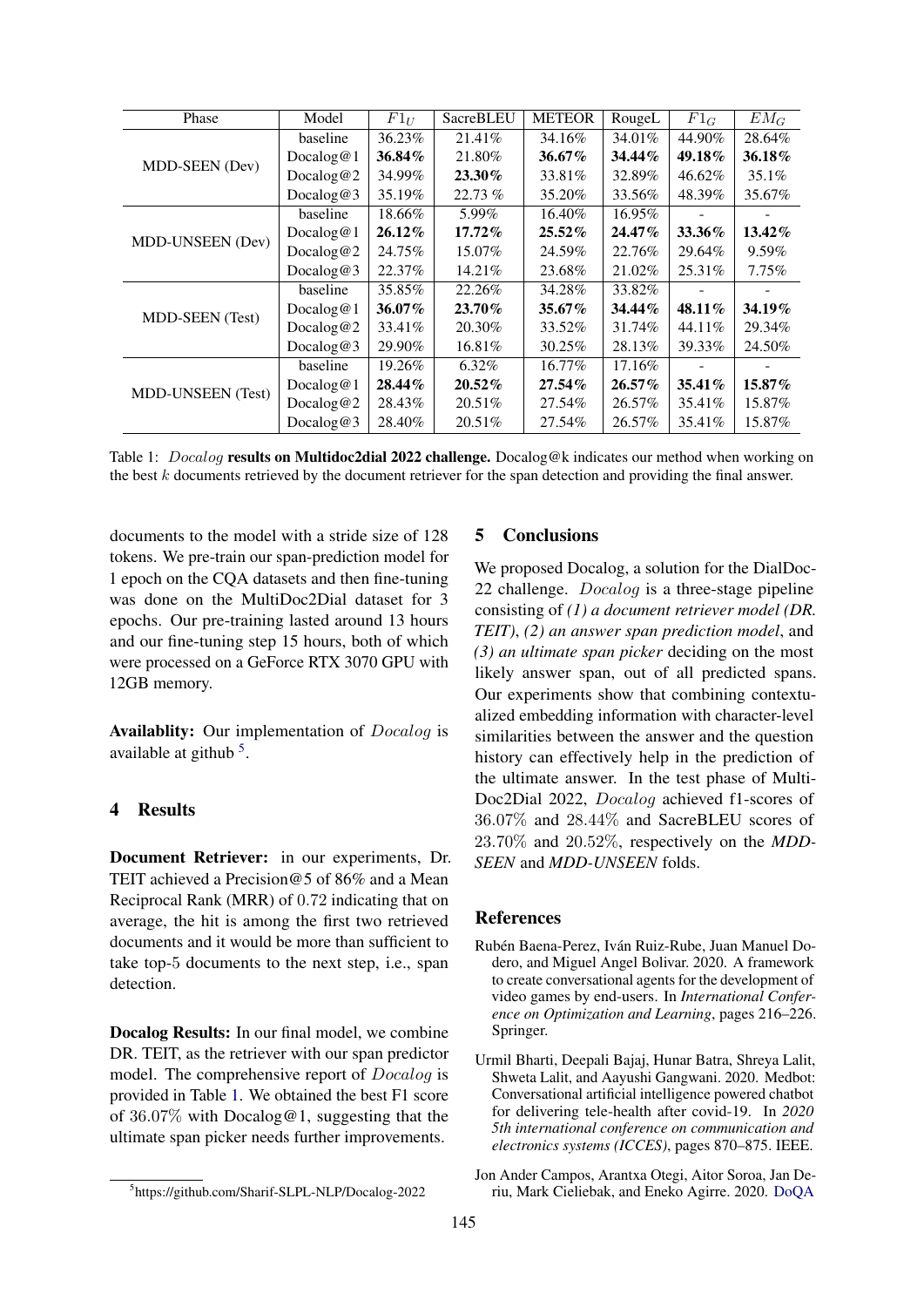[- accessing domain-specific FAQs via conversational](https://doi.org/10.18653/v1/2020.acl-main.652) [QA.](https://doi.org/10.18653/v1/2020.acl-main.652) In *Proceedings of the 58th Annual Meeting of the Association for Computational Linguistics*, pages 7302–7314, Online. Association for Computational Linguistics.

- <span id="page-4-13"></span>Wenhu Chen, Hanwen Zha, Zhiyu Chen, Wenhan Xiong, Hong Wang, and William Yang Wang. 2020. [Hy](https://doi.org/10.18653/v1/2020.findings-emnlp.91)[bridQA: A dataset of multi-hop question answering](https://doi.org/10.18653/v1/2020.findings-emnlp.91) [over tabular and textual data.](https://doi.org/10.18653/v1/2020.findings-emnlp.91) In *Findings of the Association for Computational Linguistics: EMNLP 2020*, pages 1026–1036, Online. Association for Computational Linguistics.
- <span id="page-4-5"></span>Eunsol Choi, He He, Mohit Iyyer, Mark Yatskar, Wentau Yih, Yejin Choi, Percy Liang, and Luke Zettlemoyer. 2018. [QuAC: Question answering in context.](https://doi.org/10.18653/v1/D18-1241) In *Proceedings of the 2018 Conference on Empirical Methods in Natural Language Processing*, pages 2174–2184, Brussels, Belgium. Association for Computational Linguistics.
- <span id="page-4-14"></span>Anthony Colas, Seokhwan Kim, Franck Dernoncourt, Siddhesh Gupte, Zhe Wang, and Doo Soon Kim. 2020. [TutorialVQA: Question answering dataset](https://aclanthology.org/2020.lrec-1.670) [for tutorial videos.](https://aclanthology.org/2020.lrec-1.670) In *Proceedings of the 12th Language Resources and Evaluation Conference*, pages 5450–5455, Marseille, France. European Language Resources Association.
- <span id="page-4-10"></span>Nico Daheim, David Thulke, Christian Dugast, and Hermann Ney. 2021. [Cascaded span extraction and](https://doi.org/10.18653/v1/2021.dialdoc-1.8) [response generation for document-grounded dialog.](https://doi.org/10.18653/v1/2021.dialdoc-1.8) In *Proceedings of the 1st Workshop on Documentgrounded Dialogue and Conversational Question Answering (DialDoc 2021)*, pages 57–62, Online. Association for Computational Linguistics.
- <span id="page-4-1"></span>Richard Dazeley, Peter Vamplew, Cameron Foale, Charlotte Young, Sunil Aryal, and Francisco Cruz. 2021. Levels of explainable artificial intelligence for human-aligned conversational explanations. *Artificial Intelligence*, 299:103525.
- <span id="page-4-15"></span>Fangxiaoyu Feng, Yinfei Yang, Daniel Cer, Naveen Arivazhagan, and Wei Wang. 2020a. Languageagnostic bert sentence embedding. *arXiv preprint arXiv:2007.01852*.
- <span id="page-4-8"></span>Song Feng, Siva Sankalp Patel, Hui Wan, and Sachindra Joshi. 2021. [MultiDoc2Dial: Modeling dialogues](https://doi.org/10.18653/v1/2021.emnlp-main.498) [grounded in multiple documents.](https://doi.org/10.18653/v1/2021.emnlp-main.498) In *Proceedings of the 2021 Conference on Empirical Methods in Natural Language Processing*, pages 6162–6176, Online and Punta Cana, Dominican Republic. Association for Computational Linguistics.
- <span id="page-4-6"></span>Song Feng, Hui Wan, Chulaka Gunasekara, Siva Patel, Sachindra Joshi, and Luis Lastras. 2020b. [doc2dial:](https://doi.org/10.18653/v1/2020.emnlp-main.652) [A goal-oriented document-grounded dialogue dataset.](https://doi.org/10.18653/v1/2020.emnlp-main.652) In *Proceedings of the 2020 Conference on Empirical Methods in Natural Language Processing (EMNLP)*, pages 8118–8128, Online. Association for Computational Linguistics.
- <span id="page-4-2"></span>Zuohui Fu, Yikun Xian, Yongfeng Zhang, and Yi Zhang. 2020. Tutorial on conversational recommendation systems. In *Fourteenth ACM Conference on Recommender Systems*, pages 751–753.
- <span id="page-4-12"></span>Mohit Iyyer, Wen-tau Yih, and Ming-Wei Chang. 2017. [Search-based neural structured learning for sequen](https://doi.org/10.18653/v1/P17-1167)[tial question answering.](https://doi.org/10.18653/v1/P17-1167) In *Proceedings of the 55th Annual Meeting of the Association for Computational Linguistics (Volume 1: Long Papers)*, pages 1821– 1831, Vancouver, Canada. Association for Computational Linguistics.
- <span id="page-4-7"></span>Boeun Kim, Dohaeng Lee, Sihyung Kim, Yejin Lee, Jin-Xia Huang, Oh-Woog Kwon, and Harksoo Kim. 2021. [Document-grounded goal-oriented dialogue](https://doi.org/10.18653/v1/2021.dialdoc-1.12) [systems on pre-trained language model with diverse](https://doi.org/10.18653/v1/2021.dialdoc-1.12) [input representation.](https://doi.org/10.18653/v1/2021.dialdoc-1.12) In *Proceedings of the 1st Workshop on Document-grounded Dialogue and Conversational Question Answering (DialDoc 2021)*, pages 98–102, Online. Association for Computational Linguistics.
- <span id="page-4-9"></span>Jiapeng Li, Mingda Li, Longxuan Ma, Wei-Nan Zhang, and Ting Liu. 2021. [Technical report on shared task](https://doi.org/10.18653/v1/2021.dialdoc-1.7) [in DialDoc21.](https://doi.org/10.18653/v1/2021.dialdoc-1.7) In *Proceedings of the 1st Workshop on Document-grounded Dialogue and Conversational Question Answering (DialDoc 2021)*, pages 52–56, Online. Association for Computational Linguistics.
- <span id="page-4-17"></span>Yinhan Liu, Myle Ott, Naman Goyal, Jingfei Du, Mandar Joshi, Danqi Chen, Omer Levy, Mike Lewis, Luke Zettlemoyer, and Veselin Stoyanov. 2019. Roberta: A robustly optimized bert pretraining approach. *arXiv preprint arXiv:1907.11692*.
- <span id="page-4-0"></span>Joao Luis Zeni Montenegro, Cristiano André da Costa, and Rodrigo da Rosa Righi. 2019. Survey of conversational agents in health. *Expert Systems with Applications*, 129:56–67.
- <span id="page-4-3"></span>Lasguido Nio, Sakriani Sakti, Graham Neubig, Tomoki Toda, and Satoshi Nakamura. 2014. Utilizing humanto-human conversation examples for a multi domain chat-oriented dialog system. *IEICE TRANS-ACTIONS on Information and Systems*, 97(6):1497– 1505.
- <span id="page-4-16"></span>Yasuhito Ohsugi, Itsumi Saito, Kyosuke Nishida, Hisako Asano, and Junji Tomita. 2019. [A simple but](https://doi.org/10.18653/v1/W19-4102) [effective method to incorporate multi-turn context](https://doi.org/10.18653/v1/W19-4102) [with BERT for conversational machine comprehen](https://doi.org/10.18653/v1/W19-4102)[sion.](https://doi.org/10.18653/v1/W19-4102) In *Proceedings of the First Workshop on NLP for Conversational AI*, pages 11–17, Florence, Italy. Association for Computational Linguistics.
- <span id="page-4-4"></span>Siva Reddy, Danqi Chen, and Christopher D Manning. 2019. [Coqa: A conversational question answering](https://doi.org/10.1162/tacl_a_00266) [challenge.](https://doi.org/10.1162/tacl_a_00266) *Transactions of the Association for Computational Linguistics*, 7:249–266.
- <span id="page-4-11"></span>Marzieh Saeidi, Max Bartolo, Patrick Lewis, Sameer Singh, Tim Rocktäschel, Mike Sheldon, Guillaume Bouchard, and Sebastian Riedel. 2018. [Interpretation](https://doi.org/10.18653/v1/D18-1233) [of natural language rules in conversational machine](https://doi.org/10.18653/v1/D18-1233)